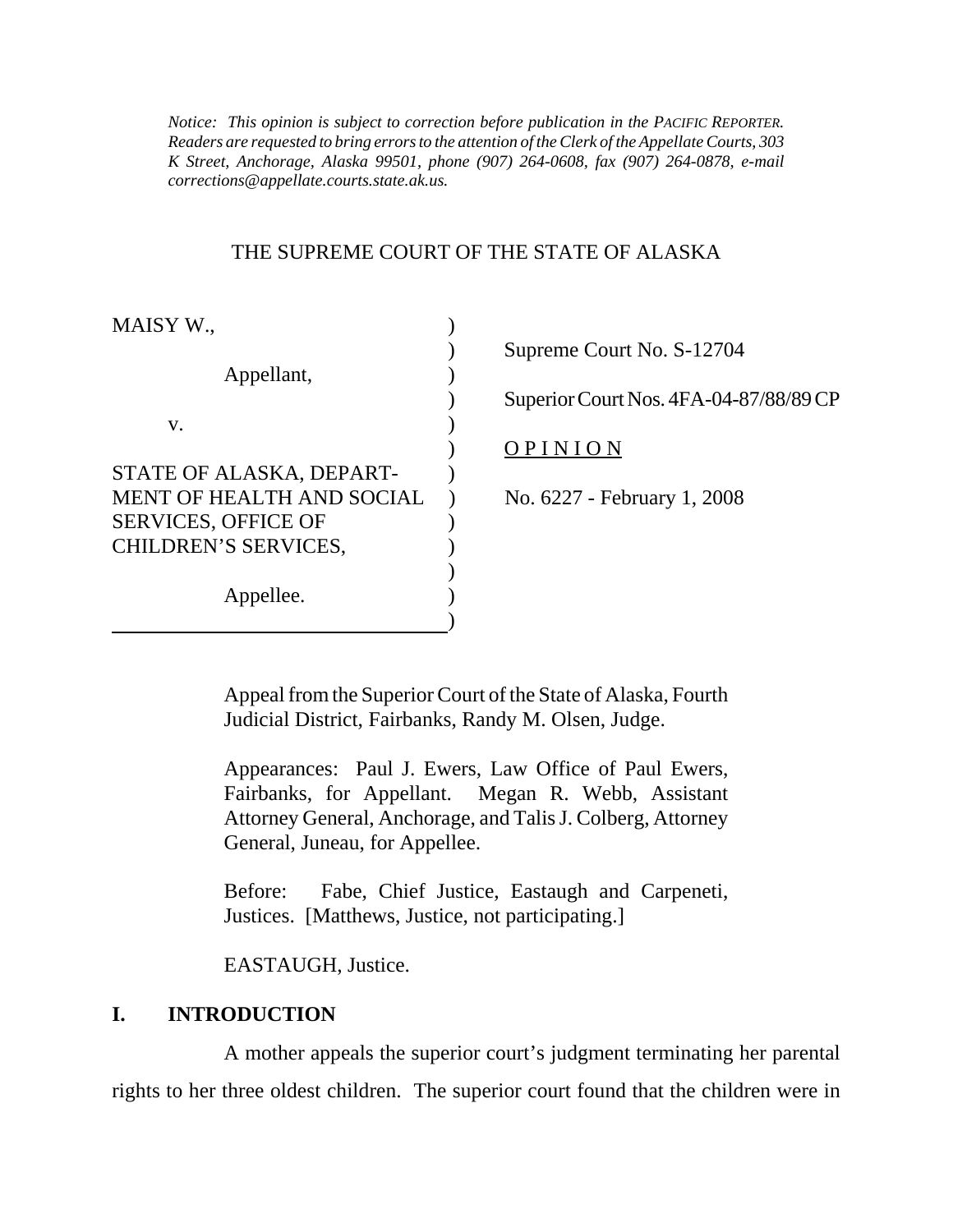need of aid based on abandonment, mental injury, neglect, and parental substance abuse; that the mother had failed to remedy the conduct that placed the children at risk; that the state had made sufficient efforts to try to help the family; and that terminating the mother's parental rights was in the children's best interests. The mother challenges the findings that she failed to remedy any problematic conduct and that the state made sufficient efforts to reunify her family. We affirm the termination of the mother's parental rights because the record contains sufficient evidence of her failure to remedy her conduct and of the state's many efforts to help the family.

### **II. FACTS AND PROCEEDINGS**

Maisy W. has four children by three fathers.**<sup>1</sup>** The three oldest children are the subject of this appeal. Frank R. is the father of Bart W., who was born in 1996. Ralph M. is the father of Sophie M., born in 2001. Rick M. is the father of Rickie M., born in 2003. Rick is also the father of another child who is not involved in this case. The children are affiliated through their mother with the Native Village of Fort Yukon.

Maisy's childhood was difficult. She was verbally and sexually abused. She witnessed domestic violence. She has a history of substance abuse involving marijuana, alcohol, and cocaine. At the age of fifteen, she became pregnant and dropped out of high school. She later earned a GED. Maisy's arrests include driving with a suspended license, consuming alcohol as a minor, assault, and misconduct involving a controlled substance.

The Office of Children's Services (OCS) received its first report of harm alleging neglect by Maisy in May 1997. More reports of harm followed, for allegations such as neglect and substance abuse, in July 1997, October 1997, sometime in 2000, January 2003, January 2004, and February 2004. The February 2004 report was in

<sup>&</sup>lt;sup>1</sup> We use pseudonyms for all family members.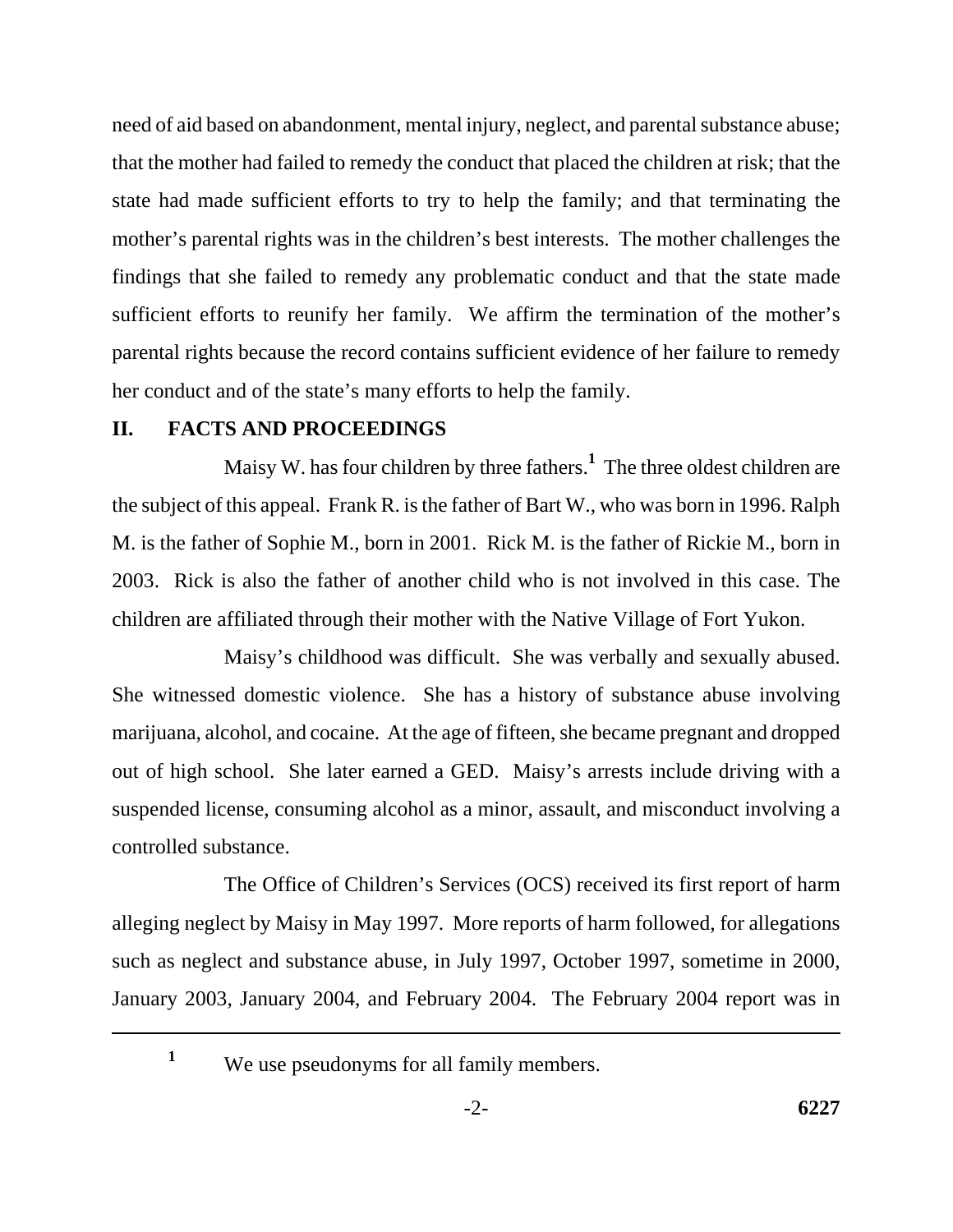response to an incident in which screaming and crying were heard coming from Maisy's apartment. Police officers who responded found Maisy with a "swelling bump" on her forehead. OCS became officially involved after the February 2004 incident; following an investigation, OCS set up a case plan for Maisy to address neglect, substance abuse, domestic violence, and other issues. Maisy did not adhere to the case plan; for example, although transportation services were offered, she completed only one of ten urinalysis (UA) tests, and the one she completed was diluted.

On July 3, 2004, police officers responded to a fight between Maisy and an armed, intoxicated Rick. On July 14, based on that incident, OCS petitioned for temporary custody of the children but did not remove them.**<sup>2</sup>** On July 26 judicial services officers attempted to serve Maisy with the custody petition paperwork. According to the officers, the intoxicated man who opened the door had difficulty waking Maisy, who did eventually stagger to the door. The judicial services officers handed Maisy the paperwork; she threw it on the ground, and the officers called OCS for assistance. OCS social workers who arrived reported Maisy slurring her speech, screaming, cursing, and making threats, and believed her to be too intoxicated to care for her children. OCS took the children, who were dirty and hungry, into emergency custody. OCS then filed an emergency petition for temporary custody, which the superior court granted. In November 2004, per Maisy's stipulation, the superior court adjudicated the children to be in need of aid and gave OCS temporary custody.

After it took emergency custody of the children, OCS set up case plans for Rick and Maisy. Rick's case plan included provisions for anger management and parenting classes, a substance abuse assessment, random UAs, and visitation. Maisy's

<sup>&</sup>lt;sup>2</sup> Rick was later charged with assault. He pleaded no contest and, after failing to complete the required domestic violence program, served a jail sentence.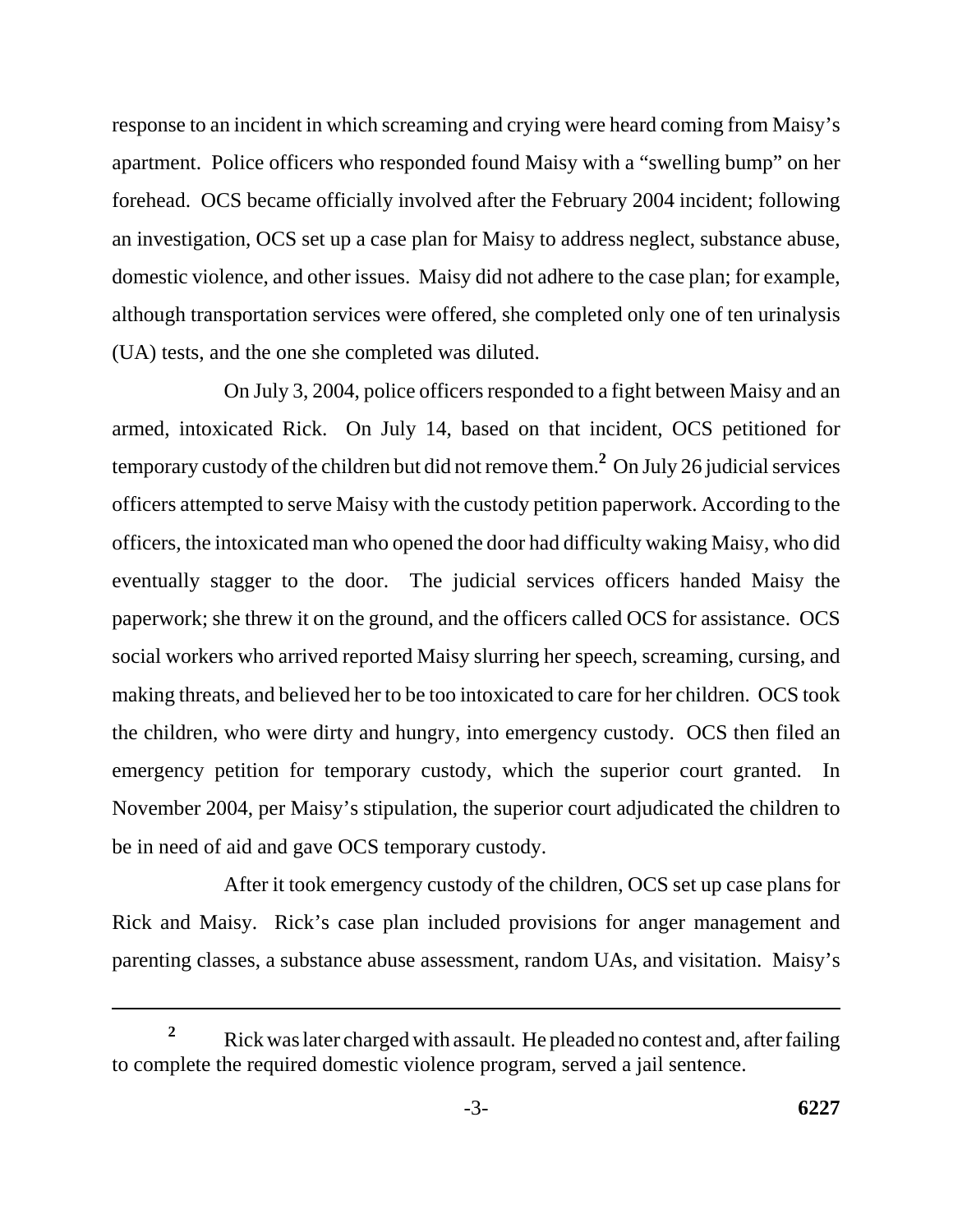case plan included provisions for alternatives-to-violence and parenting classes, an alcohol and drug assessment, random UAs, and visitation. Maisy sporadically attended the classes. OCS paid for Maisy's substance abuse assessment and Maisy began the recommended treatment program; it is unclear whether she finished it. Maisy submitted to UAs, and the results indicated that she was staying sober. OCS arranged for Maisy to visit with her children regularly and offered transportation assistance. Although she often arrived late, Maisy did visit with the children.

Based on her progress, OCS returned the children to Maisy in June 2005 for a trial home visit. The understanding was that Maisy would continue with her case plan. A surprise home visit by OCS on July 14 went well, but a report of harm prompted another home visit on August 3. At this visit, Maisy's eyes were bloodshot and she had a cut on her face. She angrily refused to participate in a UA despite the social worker's offer of transportation to and from the test location and childcare during the test. At a visit on September 6, Maisy's eyes were again bloodshot and her cheeks appeared bruised. She was belligerent toward social workers and refused to submit to a UA but did agree to sign up for services through Ch'eghutsen', a Native organization. The next day, a Tanana Chiefs Conference (TCC) social worker visited Maisy to set up services at Ch'eghutsen'. The social worker reported that Maisy refused services and that she looked worse than she had the day before. At a follow-up visit on September 16, Maisy was again belligerent and refused to complete a UA. She also called the police and requested that the OCS social workers be removed from her property.

The trial home visit ended on September 17, 2005, when the children were again removed because social workers and the children's guardian ad litem suspected Maisy of substance abuse. The suspicions were based on Maisy's appearance during home visits, and her reluctance and later refusal to submit to UAs. According to OCS,

-4- **6227**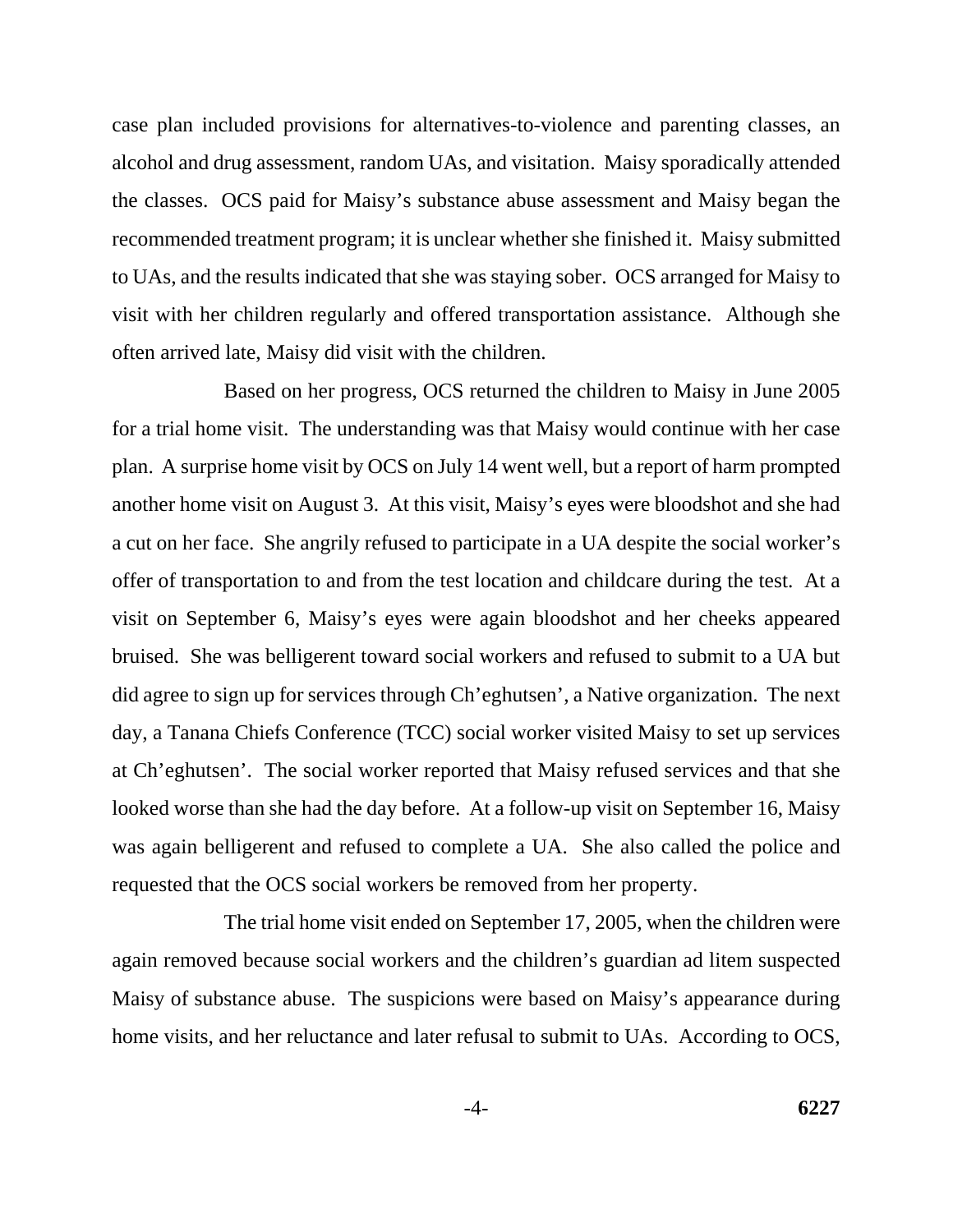removal was also necessary because Maisy was not attending classes; Bart was not attending school; Maisy would not allow OCS to interview the children; and Maisy continued to be involved with Rick, who was not complying with his case plan.

In January 2006 the superior court extended OCS's temporary custody of the children even though OCS conceded that between June and September 2005, it had not made active efforts to reunify the family. OCS then updated Maisy's case plan. The new plan required that Maisy participate in random UAs, attend parenting classes, visit regularly with her children, and maintain a home free from violence. The updated case plan also provided that OCS would assist Maisy with housing and that TCC and Ch'eghutsen' would help her find employment. Maisy did not comply with the new case plan: she failed to complete UAs despite Ch'eghutsen's offers of transportation assistance; she visited with her children only sporadically; and she moved several times but refused to give OCS updated contact information. OCS petitioned to terminate her parental rights.

Superior Court Judge Randy M. Olsen presided over the termination trial, which took place over four days in March 2007. The state noted that over the years, OCS had created and updated multiple case plans for the family, including in July 2004, August 2004, January 2005, July 2005, September 2005, January 2006, April 2006, May 2006, July 2006, and August 2006. The state argued that Maisy failed to comply with her case plans despite encouragement from social workers, multiple referrals to social service organizations (both those serving the general population and those focusing on Native communities), advice regarding phone service, and offers for help with funding, transportation, and the like. The state presented evidence of harm to the children, especially Bart, who had been diagnosed with post-traumatic stress disorder and as severely emotionally disturbed. Maisy argued that the state had not been sufficiently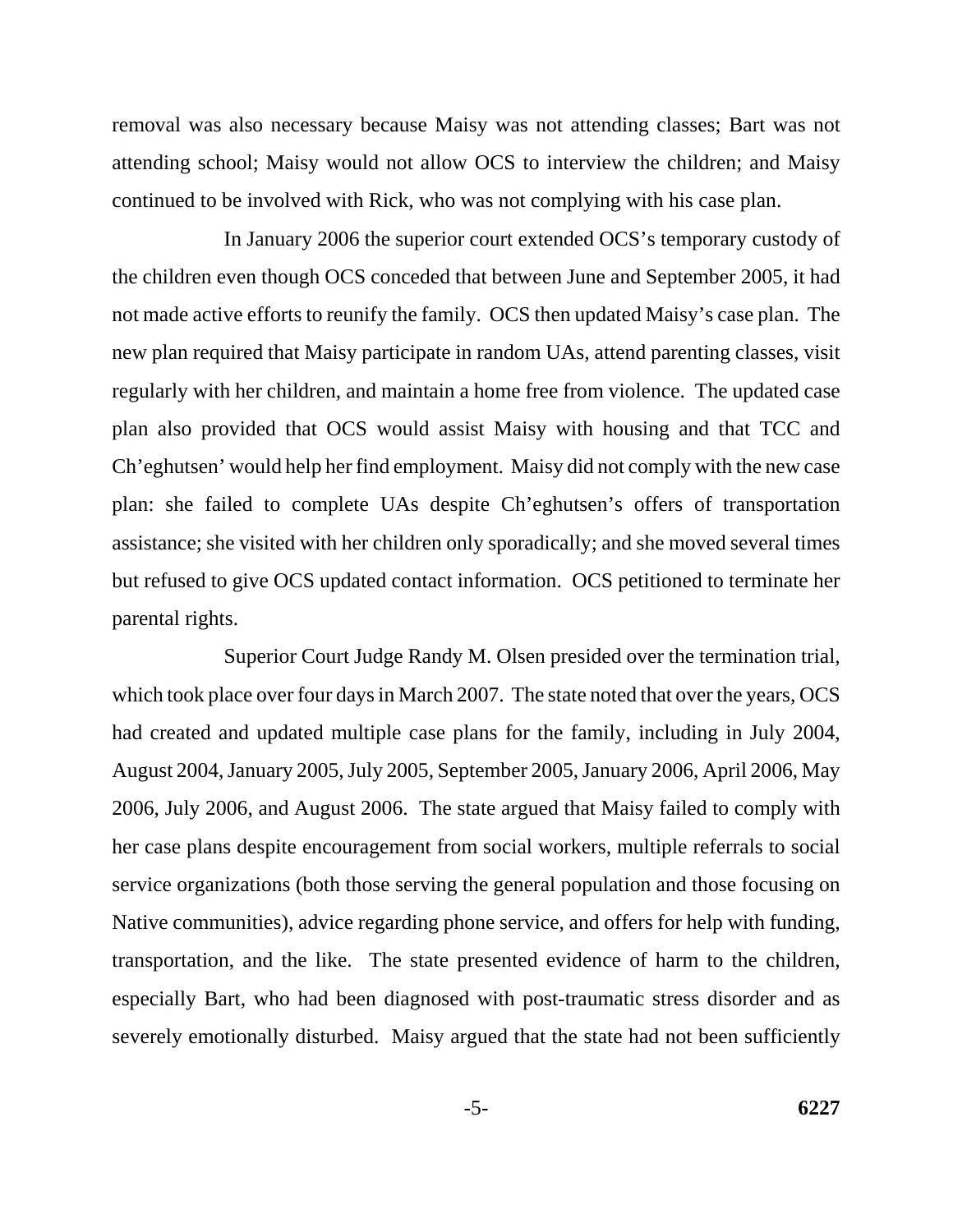involved, especially given that her case had been passed from caseworker to caseworker, and that she had in fact completed most of the case plan requirements. At the conclusion of trial, the superior court stated, "I really don't adopt and I don't believe [Maisy's] testimony."

In April 2007 the superior court entered an order terminating the parental rights of Maisy and the three fathers to the three children. The superior court later denied Maisy's motion for reconsideration. In its Findings and Order Terminating Parental Rights After Trial, dated May 2007 and effective March 2007, the superior court found by clear and convincing evidence that the children were in need of aid based on abandonment, mental injury, neglect, and parental substance abuse; that the parents failed to remedy the conduct that placed the children at risk; that the state made reasonable efforts to provide the family with support services; and that the state made active efforts to prevent the breakup of the Indian family. The superior court also found beyond a reasonable doubt that the children would suffer serious harm if returned to a parent's home and that it was in the children's best interests for parental rights to be terminated.

Maisy appeals.

### **III. DISCUSSION**

Maisy initially argues that Bart, Sophie, and Rickie are not in need of aid, but she concedes the issue in her reply brief. We thus affirm the superior court's finding that the children are in need of aid. Maisy also argues that she successfully remedied any problematic conduct and that the state failed to make active efforts to prevent the breakup of the family. We disagree.

## **A. Standard of Review**

In a case involving the termination of parental rights, we review a superior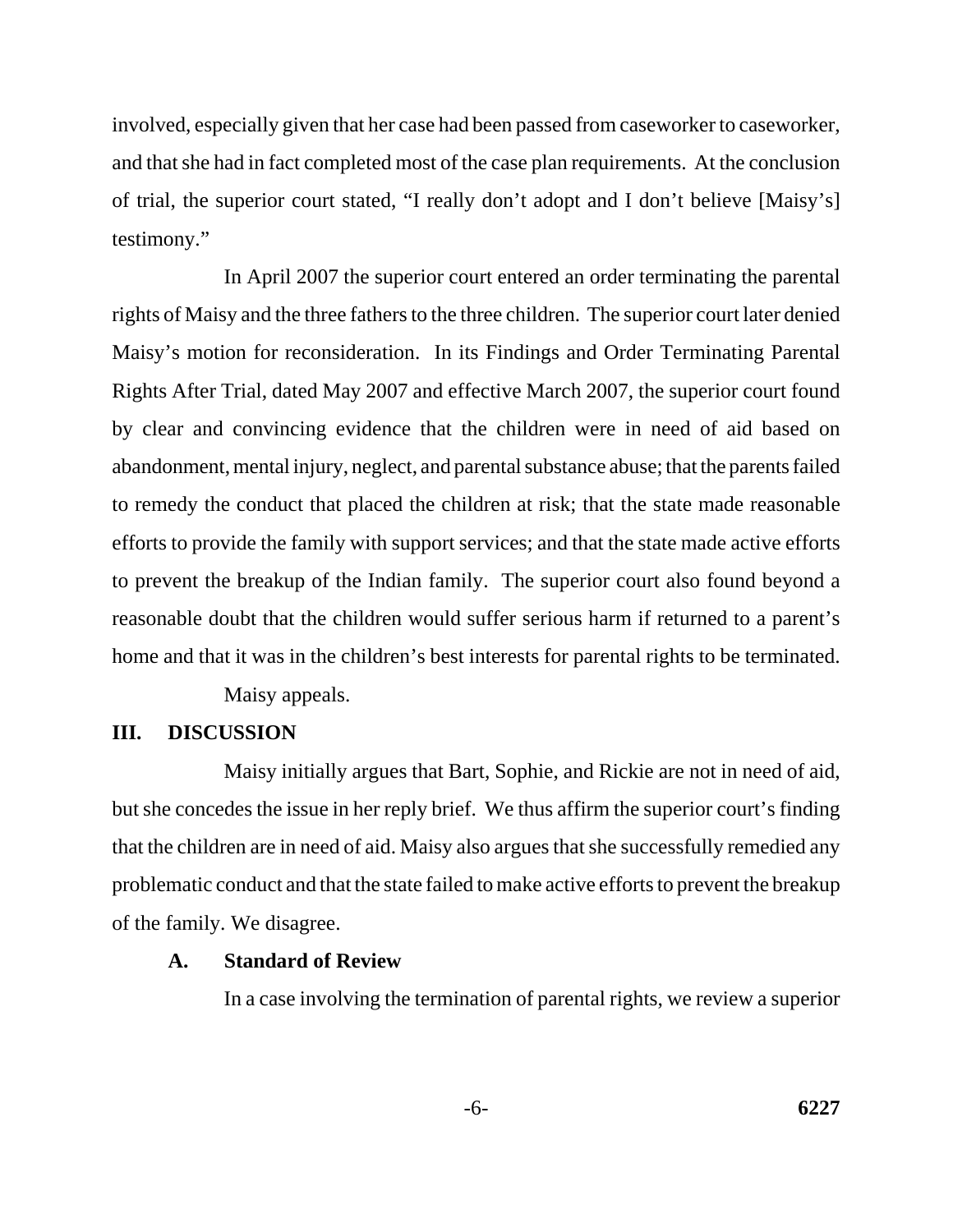court's findings of fact for clear error.**<sup>3</sup>** Findings are clearly erroneous if, after reviewing the record in the light most favorable to the prevailing party, we are left with "a definite and firm conviction that a mistake has been made."**<sup>4</sup>** Conflicting evidence is generally insufficient to overturn the superior court,**<sup>5</sup>** and we will not reweigh evidence when the record provides clear support for the superior court's ruling.**<sup>6</sup>** Whether the superior court complied with statutory requirements and the Child in Need of Aid (CINA) Rules**<sup>7</sup>** is a question of law that we review de novo.**<sup>8</sup>** Whether the superior court complied with the "active efforts" requirement of the Indian Child Welfare Act (ICWA) is a mixed question of law and fact.**<sup>9</sup>**

# **B. Maisy Failed To Remedy Her Conduct.**

Parental rights may be terminated only if the state shows, by clear and convincing evidence, that a parent failed to remedy the conduct that placed the child at

**<sup>4</sup>** *Id.* (quoting *A.B.*, 7 P.3d at 950).

**<sup>5</sup>** *Id.* (citing *Martin N. v. State, Dep't of Health & Soc. Servs.*, 79 P.3d 50, 53 (Alaska 2003)).

**<sup>6</sup>** *D.M. v. State, Div. of Family & Youth Servs.*, 995 P.2d 205, 214 (Alaska 2000).

**<sup>7</sup>** *See Martin N.*, 79 P.3d at 53 (citing *V.S.B. v. State, Dep't of Health & Soc. Servs.*, 45 P.3d 1198, 1203 (Alaska 2002)).

**<sup>8</sup>** *See Brynna B.*, 88 P.3d at 529.

**<sup>9</sup>** *T.F. v. State, Dep't of Health & Soc. Servs.*, 26 P.3d 1089, 1092 (Alaska 2001).

-7- **6227**

**<sup>3</sup>** *Brynna B. v. State, Dep't of Health & Soc. Servs.*, 88 P.3d 527, 529 (Alaska 2004) (citing *A.B. v. State, Dep't of Health & Soc. Servs.*, 7 P.3d 946, 950 (Alaska 2000)).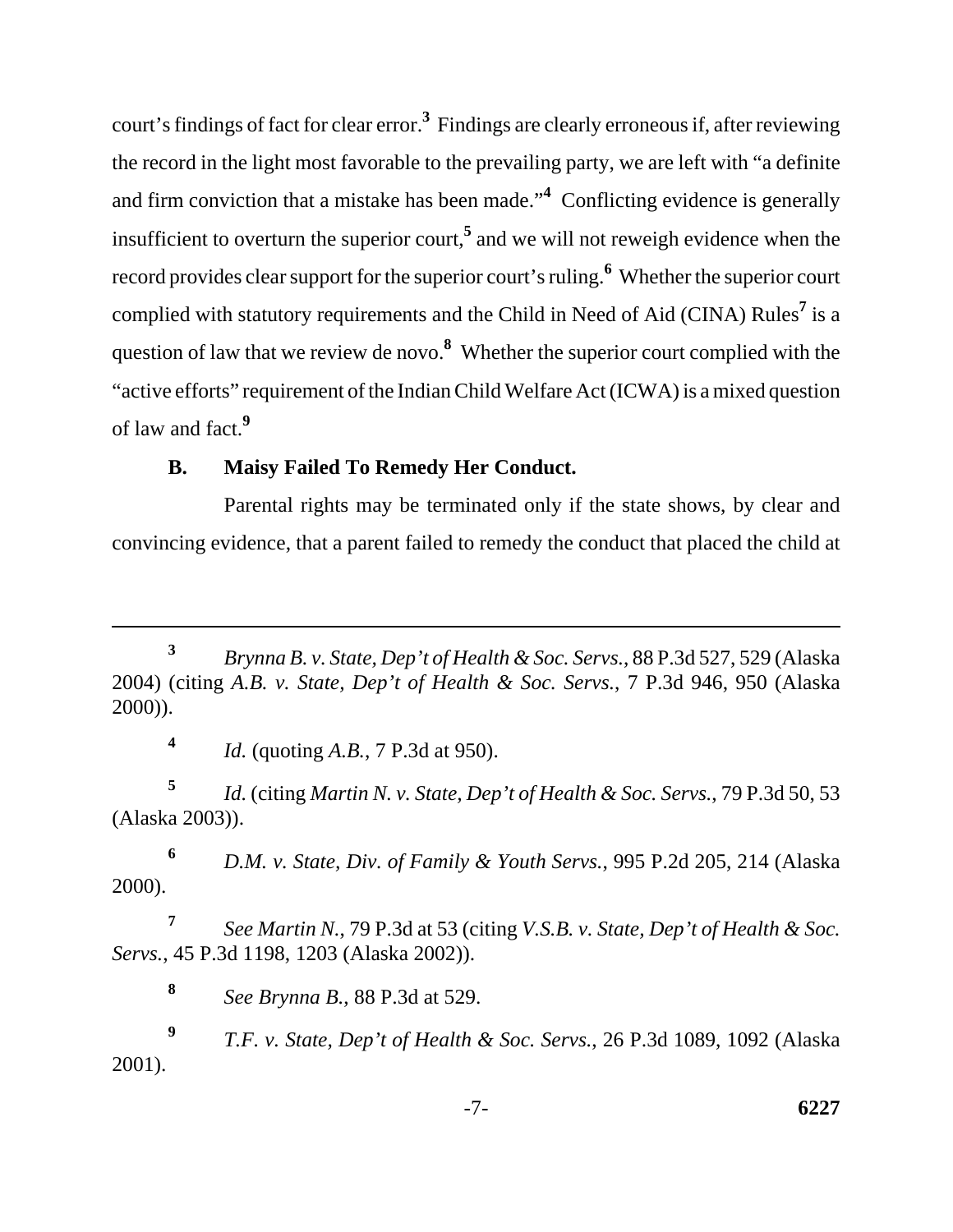risk.**10** Parental rights therefore may be terminated only if a parent "has not remedied the conduct or conditions in the home that place the child at substantial risk of harm" or "has failed, within a reasonable time, to remedy the conduct or conditions in the home that place the child in substantial risk so that returning the child to the parent would place the child at substantial risk of physical or mental injury."**11** Maisy argues that she successfully remedied any conduct or conditions that may have placed her children at risk. The state contends that Maisy waived this issue by failing to brief it adequately.

We have recognized that a party waives appellate consideration of a claim by briefing it inadequately.**12** Thus, we have stated that where a point "is given only a cursory statement in the argument portion of the brief, the point will not be considered on appeal."**13** Although the arguments are conflated in her opening brief, Maisy did address her attempts to remedy the questionable conduct. Moreover, her reply brief directly addressed her efforts. Accordingly, we conclude that Maisy did not waive the claim that she remedied the conduct.

The larger question is whether the superior court erred in finding that Maisy failed to remedy her conduct sufficiently. We conclude that the superior court did not err because the record contains ample evidence of Maisy's failure to comply with her

**<sup>11</sup>** AS 47.10.088(a); CINA Rule 18(c)(1).

**<sup>12</sup>** *Frank E. v. State Dep't of Health & Soc. Servs., Div. of Family & Youth Servs.*, 77 P.3d 715, 719 n.14 (Alaska 2003) (quoting *Martinson v. Arco Alaska, Inc.*, 989 P.3d 733, 737 (Alaska 1999)).

**<sup>13</sup>** *Martinson*, 989 P.3d at 737 (quoting *Adamson v. Univ. of Alaska*, 819 P.2d 886, 889 n.3 (Alaska 1991)).

**<sup>10</sup>** AS 47.10.088(a); CINA Rule 18(c)(1). Clear and convincing evidence is evidence more than a preponderance but less than proof beyond a reasonable doubt. *Brynna B.*, 88 P.3d at 530 n.12.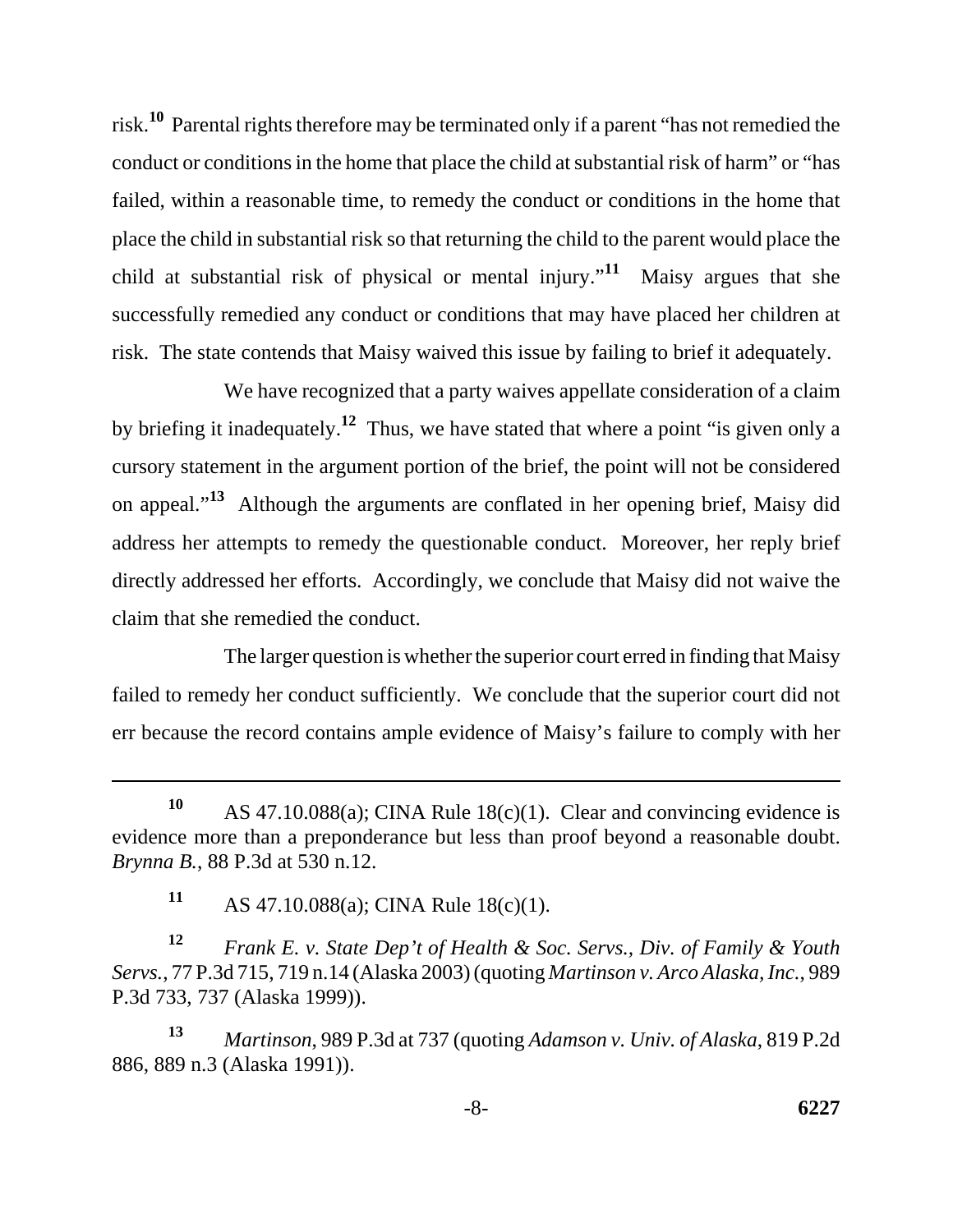case plans. Maisy completed only one of the ten UAs required by her February 2004 case plan, and that test was diluted. The reports of harm continued after the trial home visit began in June 2005, and social workers conducting home visits that summer reported that Maisy's eyes were bloodshot on several occasions; that she appeared to have been involved in violent altercations; that she refused to complete UAs; that she refused services; that she failed to attend classes or ensure that Bart went to school; that she refused to cooperate with OCS; and that, by allowing Rick into her home, she failed to maintain a violence-free home for her children. After the trial home visit ended, Maisy refused to complete UAs, visited with her children only sporadically, and, by not informing OCS when she moved, made it difficult for OCS to even communicate with her.

## **C. The State Made Active Efforts To Prevent the Breakup of the Family.**

In order for a court to terminate parental rights, the state must show by a preponderance of the evidence that doing so is in the best interests of the child.**14** In the case of an Indian child, the state must further show by clear and convincing evidence that "active efforts have been made to provide remedial services and rehabilitative programs designed to prevent the breakup of the Indian family and that these efforts have proved unsuccessful,"**15** and, by evidence beyond a reasonable doubt, that "continued custody of the child by the parent . . . is likely to result in serious emotional or physical damage to the child."**16** Under ICWA, an "Indian child" is any unmarried person under the age of eighteen who is either "a member of an Indian tribe" or "eligible for membership in

**<sup>14</sup>** CINA Rule 18(c)(3).

**<sup>15</sup>** CINA Rule 18(c)(2)(B).

**<sup>16</sup>** CINA Rule 18(c)(4).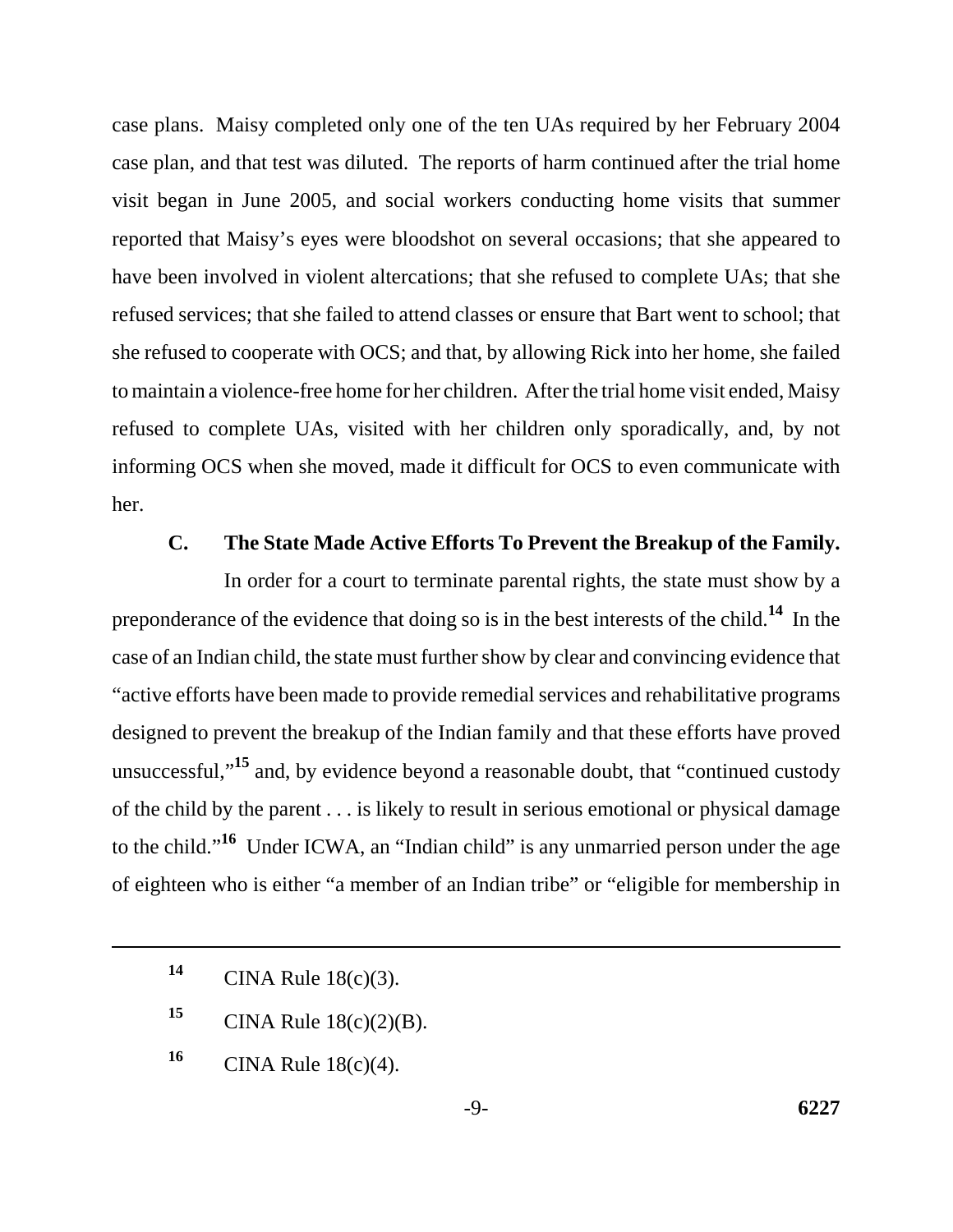an Indian tribe and is the biological child of a member of an Indian tribe."**17** It is undisputed that Maisy's children are Indian children by way of their affiliation with the Native Village of Fort Yukon. Maisy argues that the state failed to make the required active efforts, pointing to the state's lack of involvement during the trial home visit and the fact that her case was handled at various times by six different department employees. The state argues that it made active efforts to reunify the family over the course of several years and in conjunction with organizations in the Native community.

We have stated that "a parent's demonstrated lack of willingness to participate in treatment may be considered in determining whether the state has taken active efforts."**18** Additionally, we look to the state's involvement in its entirety. For example, in *E.A. v. State, Division of Family & Youth Services*, we noted that the state's failure to make active efforts in a particular seven-month period was "insignificant in light of the extensive remedial efforts the state [had] provided throughout its involvement" with the family apart from that seven-month period.**19** And in *N.A. v. State, Division of Family & Youth Services*, decided in 2001, we examined state efforts dating back to 1987 and concluded that, even though the state did not provide the mother in that case with a particular treatment program, the numerous services it did offer her were sufficient to meet the active efforts requirement.**<sup>20</sup>**

Because the state made sufficient efforts to try to help Maisy's family over a period of several years, we affirm the superior court's finding. The state concedes that

| 17           | 25 U.S.C. § 1903(4) (2006).                                            |
|--------------|------------------------------------------------------------------------|
| 18           | N.A. v. State, DFYS, 19 P.3d 597, 603 (Alaska 2001).                   |
| 19<br>2002). | E.A. v. State, Div. of Family & Youth Servs., 46 P.3d 986, 990 (Alaska |
|              |                                                                        |
| <b>20</b>    | N.A. v. State, DFYS, 19 P.3d 597, 599, 603 (Alaska 2001).              |